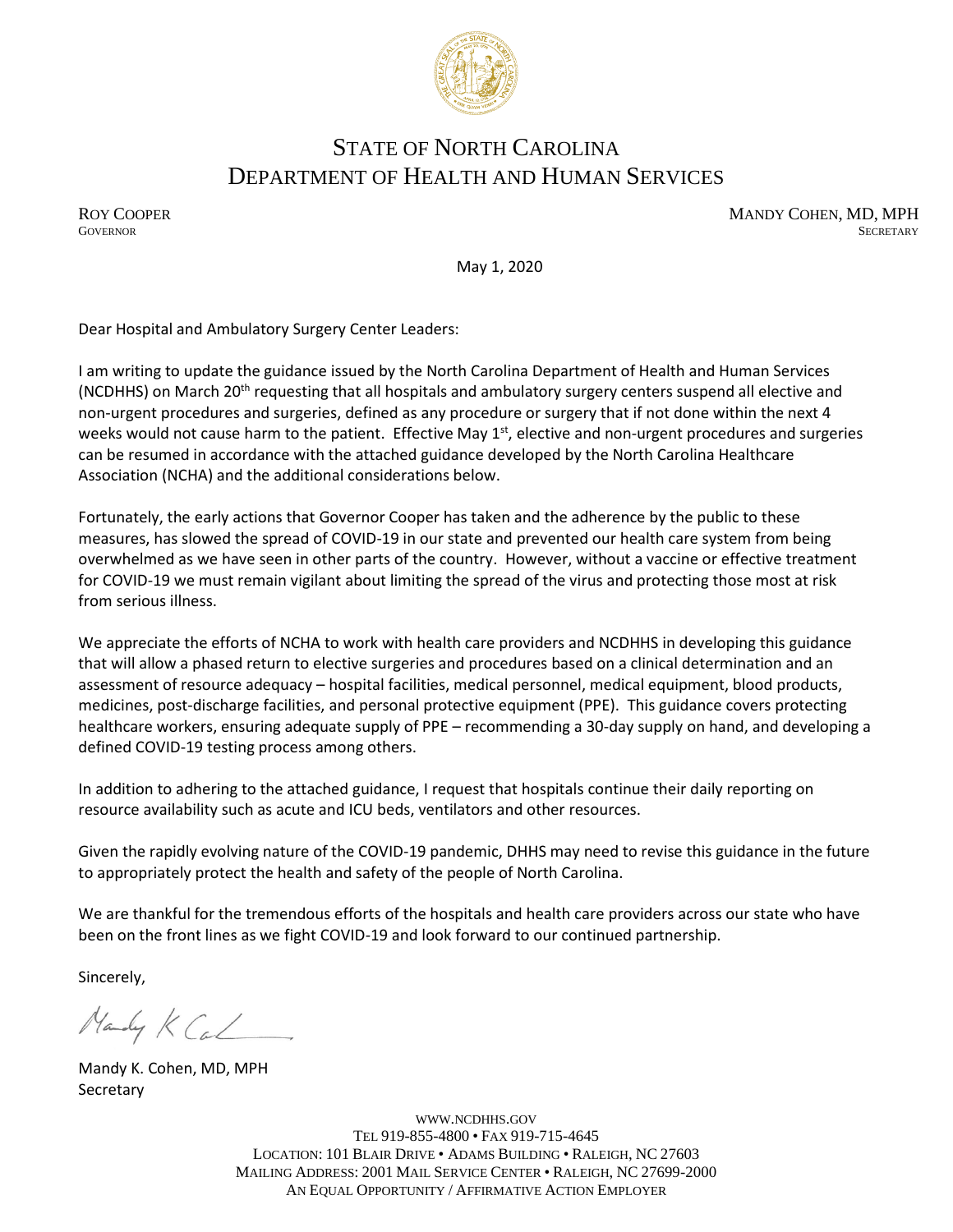

 $\overline{\phantom{a}}$ 

### **North Carolina's Responsible Return to Elective Surgeries and Procedures**

### **Background**

On March 20, 2020, at the request of the North Carolina Department of Health and Human Services (NCDHHS), providers of surgical and other procedures significantly changed their operating model and voluntarily suspended such services as deemed 'elective.' The request was made with three important goals in mind as NC prepared for an anticipated significant surge in COVID-19 cases: (1) to preserve a limited supply of PPE; (2) to preserve access to hospital facilities, medical personnel, medical equipment and PPE to handle the expected surge in COVID-19 cases; and, (3) to reduce the spread of the COVID-19 virus.

Due to the significant steps that the state has taken to ensure social distancing and North Carolinians' compliance with the state's directives, NC has thus far avoided a large surge that would stress hospital capacity, medical personnel and the availability of medical equipment and PPE. NC appears to have been able to "flatten the curve" of COVID-19 cases. We now anticipate a more prolonged period of COVID-19 infection, but at levels that can be accommodated by the existing healthcare infrastructure with periodic and unpredictable "hot spots" occurring throughout the state for several months. Congregate living arrangements (nursing homes, prisons, and other group living environments) are particularly susceptible to outbreaks, which can occur in any NC community. Accordingly, all North Carolinians must remain vigilant and adhere to guidance and orders to practice social distancing and good hygiene as we continue to combat the virus.

PPE inventories have improved in recent weeks through procurement, innovative production, newly adopted resterilization techniques and conservation efforts. However, the availability of PPE continues to vary across NC and the future supply chain remains uncertain and expensive. At the same time, hospitals have increased regular medical-surgical and intensive care unit bed capacity and have also added plans to address surge capacity. Similarly, tracking systems utilized by the NC DHHS, NCDHP, and the NCHA have been put into place to monitor medical surgical hospital bed and intensive care unit bed capacity as well as hospital PPE and other hospital equipment inventories. It remains vitally important for NC, other states and the federal government to continue to work together closely to ensure appropriate testing and PPE is available to the maximum extent possible.

The availability of PPE and real-time COVID-19 diagnostic testing will dictate the speed with which we can expand health care services (especially surgical and other procedures) to pre-COVID-19 levels. If real-time testing and PPE were sufficiently available in NC, it would allow providers to return to normal practices now by implementing new processes and practices to ensure the safety of our patients, caregivers and community. However, because there continue to be concerns about the availability of testing and the ability to replenish PPE and other supplies, we recognize the need for a phased-in approach as further detailed on the next page.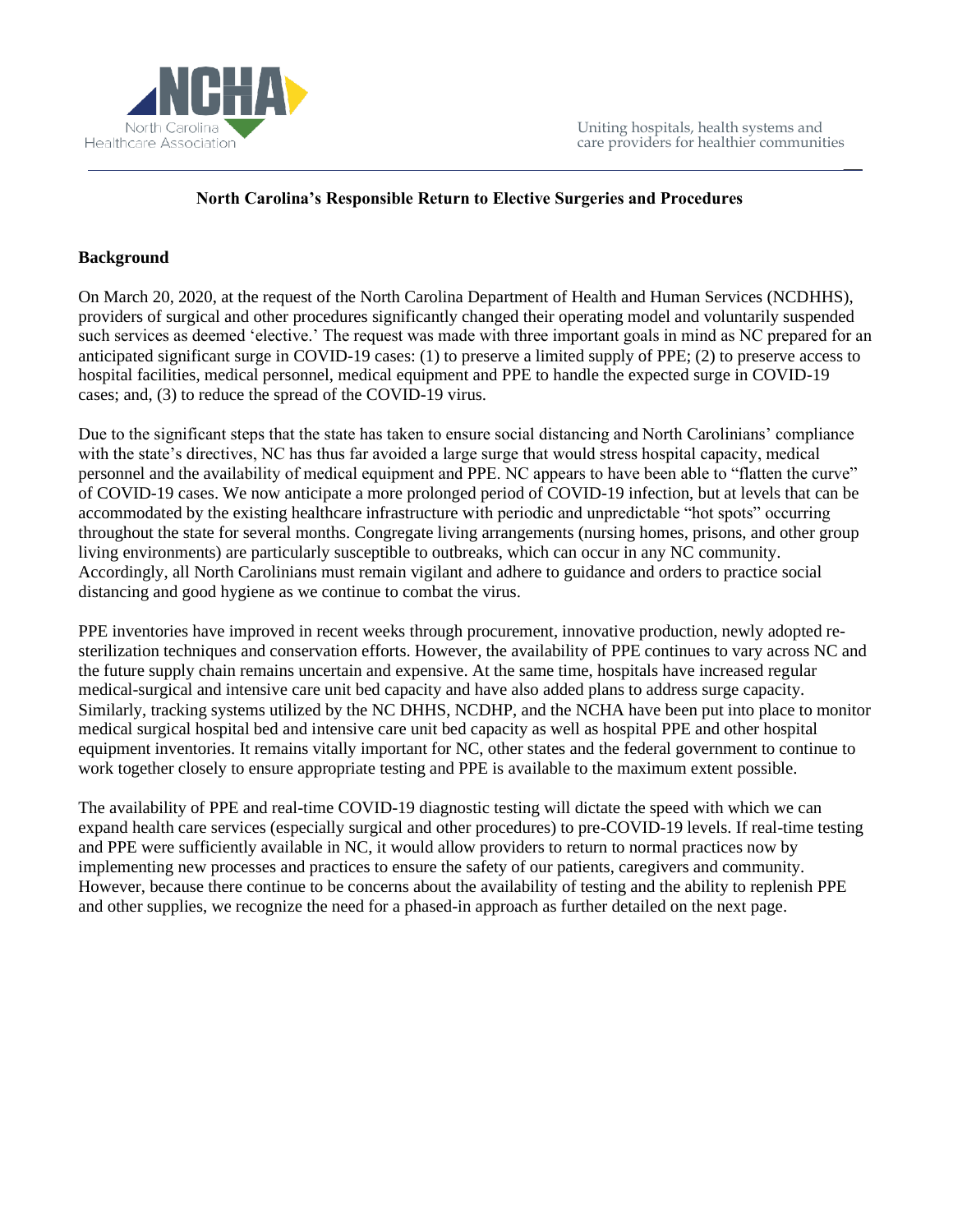#### **Recommendations and Guidance for Protections for Patients and Healthcare Workers in Responsibly Returning to Elective Surgeries and Procedures**

Patients and caregivers understood the need to delay certain procedures considering the surge estimates that were predicted at the time of the Secretary's request on March 20, 2020. However, as the curve has been successfully flattened, the need to adjust patient care strategies to best care for patients over the next several months of the pandemic, while accounting for regional flare ups in COVID-19 cases, is necessary. Therefore, NCHA, with input from other health care providers, proposes the following criteria for responsibly beginning to re-open certain elective surgeries and other procedures:

**Assessing Patient Condition:** Of primary concern is the condition of the patient, the disease process and the type of surgery or procedure being performed. It is also important that the patient is provided with a justification for the surgery or procedure which clearly outlines the benefits versus the risks of performing the surgery or procedure during this time. The physician should document the justification in the History and Physical Assessment or interval Assessment. During the initial expansion of services phase, particular effort should be made to avoid elective surgeries or procedures for patients which require extensive resources that could jeopardize the hospital's bed capacity in the event of a surge in COVID patients. Non-time sensitive surgeries should not be performed if there are not adequate beds (floor and ICU) and critical equipment (e.g. ventilators) available. A focus on the patient and medical necessity must define which procedure should be prioritized ahead of others.

**Protecting the Exposure of Healthcare Worker to COVID-19:** Every effort should be made to protect health care workers from exposure to COVID-19 by minimizing the amount of health care workers in the surgical suite or office to the minimum necessary to complete the surgery or procedure or to conduct office business while being mindful of appropriate social distancing practices to the extent practicable. All health care workers should be monitored for illness (e.g., daily temperature screen, cough, difficulty breathing, body aches). Healthcare workers should be provided with appropriate PPE to perform the elective surgery or procedure. If appropriate PPE is unavailable to protect the healthcare worker, then the elective surgery or procedure should be cancelled. Institutions should utilize measures to reduce health care worker exposure by limiting the number of visitors and masking of patients, visitors, and staff. Institutions must assure that they have adequate number and types of staffing to support the planned surgery or procedure.

**Access to PPE, Supplies, Equipment and Medicine:** Providers must ensure they have (1) adequate inventories of PPE, supplies, equipment including ventilators, blood, and medicine in their facility (recommended 30 days of supply on-hand), (2) a plan for conserving PPE, supplies, equipment, and medicine, and (3) access to a reliable supply chain to support continued operations and respond to an unexpected surge in a timely manner. Providers must also assure that there is availability of clinical labs and diagnostic imaging. To preserve PPE, health care personnel should minimize the number of personnel in the operating or procedure room (avoid swapping personnel for "breaks" keep scrubbed in personnel to a minimum). If appropriate PPE is unavailable to protect the health care worker or the supply of appropriate PPE is limited, then the non-time sensitive surgery or procedure should be cancelled. Similarly, if there exists a limited supply of equipment including ventilators, supplies, beds, blood, or medicine, then the elective surgery or procedure should be cancelled.

**Testing:** All patients scheduled for surgery should be screened pre-operatively for COVID-19 related symptoms. Providers must have a defined process for handling patients who screen positive. Providers must have a defined process, whether in-house or referral to another testing provider, for timely COVID-19 testing of symptomatic patients and staff to rapidly mitigate potential clusters of infection and as otherwise clinically indicated. Providers will comply with any relevant guidance related to testing requirements for patients and staff as issued by state and federal authorities. As providers follow-up with patients, post-discharge, they should determine if the patient has developed any COVID related symptoms.